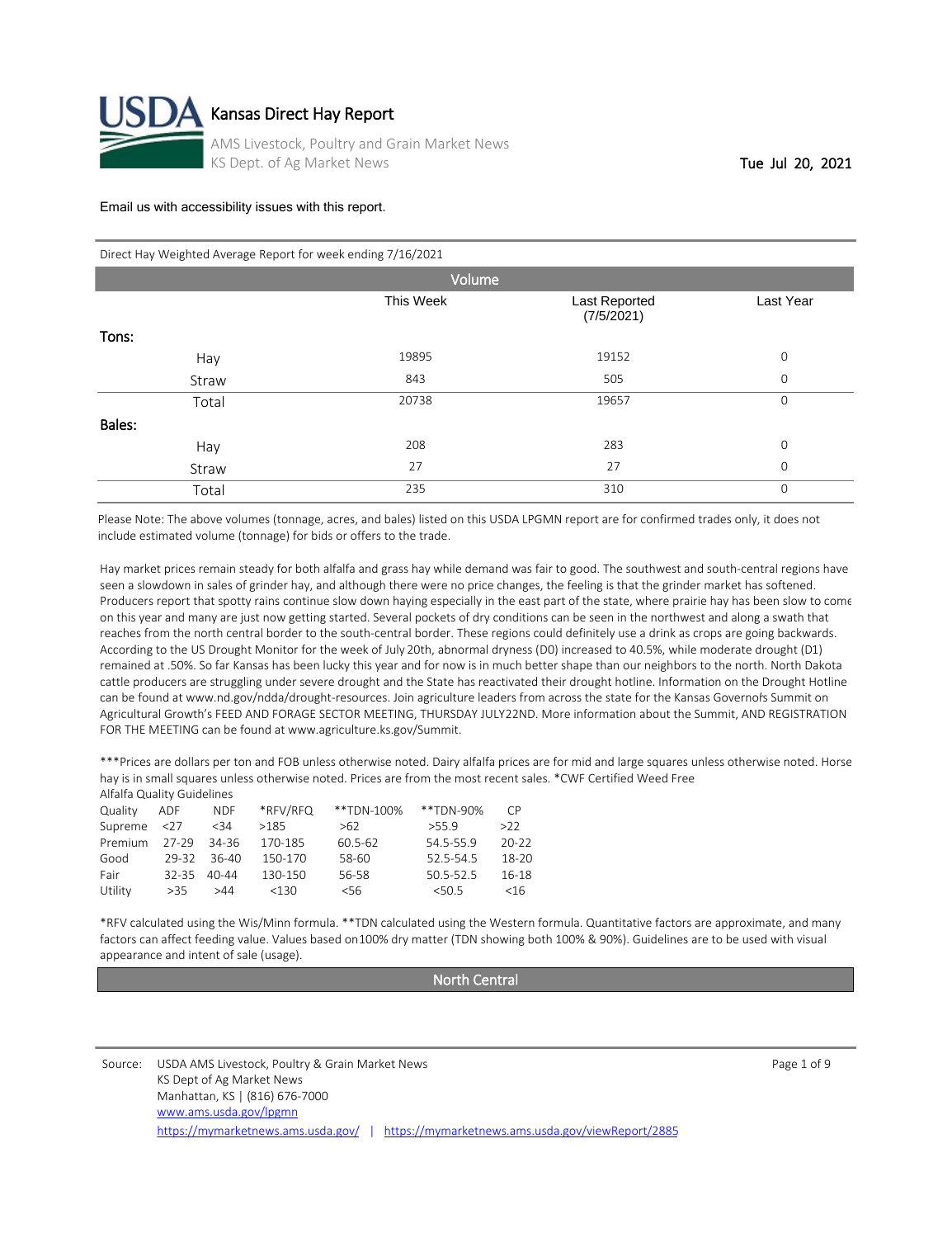

|                                               |        |               |                | Hay (Conventional)          |             |          |
|-----------------------------------------------|--------|---------------|----------------|-----------------------------|-------------|----------|
| Alfalfa - Good (Trade/Per Ton)                |        |               |                |                             |             |          |
|                                               | Qty    | Price Range   | <b>Wtd Avg</b> | Freight/Use                 | Description | Crop Age |
| Large Square 4x4                              | 100    | 200.00        | 200.00         | F.O.B.                      |             |          |
| Alfalfa - Good (Trade/Per Point/Ton)          |        |               |                |                             |             |          |
|                                               | $Q$ ty | Price Range   | Wtd Avg        | Freight/Use                 | Description | Crop Age |
| Large Square 3x4                              | 25     | 165.00        | 165.00         | F.O.B.                      |             |          |
| Alfalfa - Fair/Good (Trade/Per Ton)           |        |               |                |                             |             |          |
|                                               | $Q$ ty | Price Range   | Wtd Avg        | Freight/Use                 | Description | Crop Age |
| Ground                                        | 92     | 155.00        | 155.00         | Delivered                   |             |          |
| Large Round                                   | 25     | 175.00        | 175.00         | F.O.B.-Feedlot/dairy        |             |          |
| Large Round                                   | 350    | 100.00-140.00 | 122.86         | F.O.B.                      |             |          |
| Alfalfa/Sudan Mix - Fair/Good (Trade/Per Ton) |        |               |                |                             |             |          |
|                                               | $Q$ ty | Price Range   | Wtd Avg        | Freight/Use                 | Description | Crop Age |
| Ground                                        | 46     | 140.00        | 140.00         | Delivered                   |             |          |
| Bluestem Grass - Good (Trade/Per Ton)         |        |               |                |                             |             |          |
|                                               | $Q$ ty | Price Range   | <b>Wtd Avg</b> | Freight/Use                 | Description | Crop Age |
| Large Square 3x4                              | 100    | 190.00        | 190.00         | Delivered                   |             |          |
|                                               |        |               |                |                             |             |          |
|                                               |        |               |                | <b>Straw (Conventional)</b> |             |          |
| Wheat - (Trade/Per Ton)                       |        |               |                |                             |             |          |
|                                               | $Q$ ty | Price Range   | Wtd Avg        | Freight/Use                 | Description | Crop Age |
| Large Square                                  | 20     | 80.00         | 80.00          | F.O.B.                      |             |          |

|                                   |                                         |                       |                   | <b>Northeast</b>      |             |                      |  |  |
|-----------------------------------|-----------------------------------------|-----------------------|-------------------|-----------------------|-------------|----------------------|--|--|
|                                   |                                         |                       |                   | Hay (Conventional)    |             |                      |  |  |
| Alfalfa - Supreme (Trade/Per Ton) |                                         |                       |                   |                       |             |                      |  |  |
| Large Square 4x4                  | $Q$ ty<br>25                            | Price Range<br>225.00 | Wtd Avg<br>225.00 | Freight/Use<br>F.O.B. | Description | Crop Age<br>New Crop |  |  |
|                                   | Alfalfa - Supreme (Trade/Per Point/Ton) |                       |                   |                       |             |                      |  |  |
| Large Square 4x4                  | $Q$ ty<br>25                            | Price Range<br>200.00 | Wtd Avg<br>200.00 | Freight/Use<br>F.O.B. | Description | Crop Age<br>New Crop |  |  |

Source: USDA AMS Livestock, Poultry & Grain Market News **Page 2 of 9** Page 2 of 9 KS Dept of Ag Market News Manhattan, KS | (816) 676-7000 <https://mymarketnews.ams.usda.gov/> | <https://mymarketnews.ams.usda.gov/viewReport/2885> [www.ams.usda.gov/lpgmn](http://www.ams.usda.gov/lpgmn)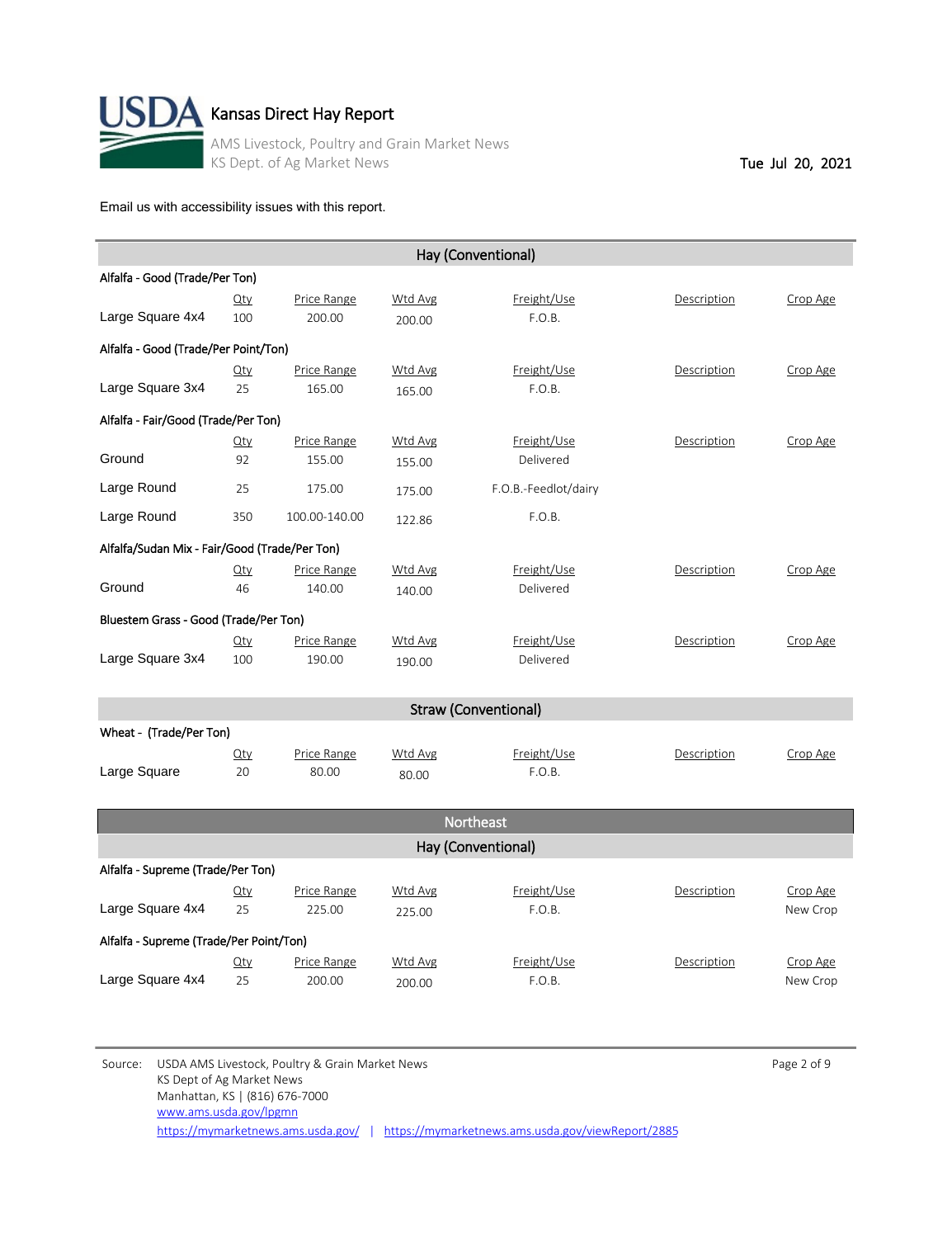

# Kansas Direct Hay Report

AMS Livestock, Poultry and Grain Market News KS Dept. of Ag Market News Tue Jul 20, 2021

[Email us with accessibility issues with this report.](mailto:mars@ams.usda.gov?subjectNot%20able%20to%20access%20video%20auction%20report)

| Alfalfa - Good (Trade/Per Ton)                 |        |               |         |             |             |          |
|------------------------------------------------|--------|---------------|---------|-------------|-------------|----------|
|                                                | $Q$ ty | Price Range   | Wtd Avg | Freight/Use | Description | Crop Age |
| Large Square 3x4                               | 100    | 165.00        | 165.00  | F.O.B.      |             |          |
| Alfalfa - Fair/Good (Trade/Per Ton)            |        |               |         |             |             |          |
|                                                | $Q$ ty | Price Range   | Wtd Avg | Freight/Use | Description | Crop Age |
| Large Round                                    | 250    | 110.00-150.00 | 134.00  | F.O.B.      |             |          |
| Alfalfa - Fair/Good (Contract (Trade)/Per Ton) |        |               |         |             |             |          |
|                                                | $Q$ ty | Price Range   | Wtd Avg | Freight/Use | Description | Crop Age |
| Large Square 3x4                               | 25     | 120.00        | 120.00  | F.O.B.      |             |          |
| Bluestem Grass - Good (Trade/Per Ton)          |        |               |         |             |             |          |
|                                                | $Q$ ty | Price Range   | Wtd Avg | Freight/Use | Description | Crop Age |
| Large Round                                    | 46     | 60.00         | 60.00   | F.O.B.      |             |          |
| Bluestem Grass - Good (Trade/Per Bale)         |        |               |         |             |             |          |
|                                                | $Q$ ty | Price Range   | Wtd Avg | Freight/Use | Description | Crop Age |
| <b>Small Square</b>                            | 10     | 6.50          | 6.50    | F.O.B.      |             | Old Crop |
| Brome Grass - Good (Trade/Per Ton)             |        |               |         |             |             |          |
|                                                | $Q$ ty | Price Range   | Wtd Avg | Freight/Use | Description | Crop Age |
| Large Round                                    | 23     | 90.00         | 90.00   | F.O.B.      |             |          |
| Large Round                                    | 69     | 85.00-95.00   | 91.67   | F.O.B.      |             | New Crop |
| Brome Grass - Good (Trade/Per Bale)            |        |               |         |             |             |          |
|                                                | $Q$ ty | Price Range   | Wtd Avg | Freight/Use | Description | Crop Age |
| Large Round                                    | 150    | 50.00         | 50.00   | F.O.B.      |             |          |
| Small Square                                   | 5      | 7.00          | 7.00    | F.O.B.      |             | New Crop |

|                          | <b>Straw (Conventional)</b> |                     |                 |                       |             |          |  |  |
|--------------------------|-----------------------------|---------------------|-----------------|-----------------------|-------------|----------|--|--|
| Wheat - (Trade/Per Ton)  |                             |                     |                 |                       |             |          |  |  |
| <b>Small Square</b>      | $Q$ ty<br>11                | Price Range<br>5.00 | Wtd Avg<br>5.00 | Freight/Use<br>F.O.B. | Description | Crop Age |  |  |
| Wheat - (Trade/Per Bale) |                             |                     |                 |                       |             |          |  |  |
| <b>Small Square</b>      | $Q$ ty<br>27.5              | Price Range<br>6.00 | Wtd Avg<br>6.00 | Freight/Use<br>F.O.B. | Description | Crop Age |  |  |

Northwest

Source: USDA AMS Livestock, Poultry & Grain Market News **Page 3 of 9** Page 3 of 9 KS Dept of Ag Market News Manhattan, KS | (816) 676-7000 <https://mymarketnews.ams.usda.gov/> | <https://mymarketnews.ams.usda.gov/viewReport/2885> [www.ams.usda.gov/lpgmn](http://www.ams.usda.gov/lpgmn)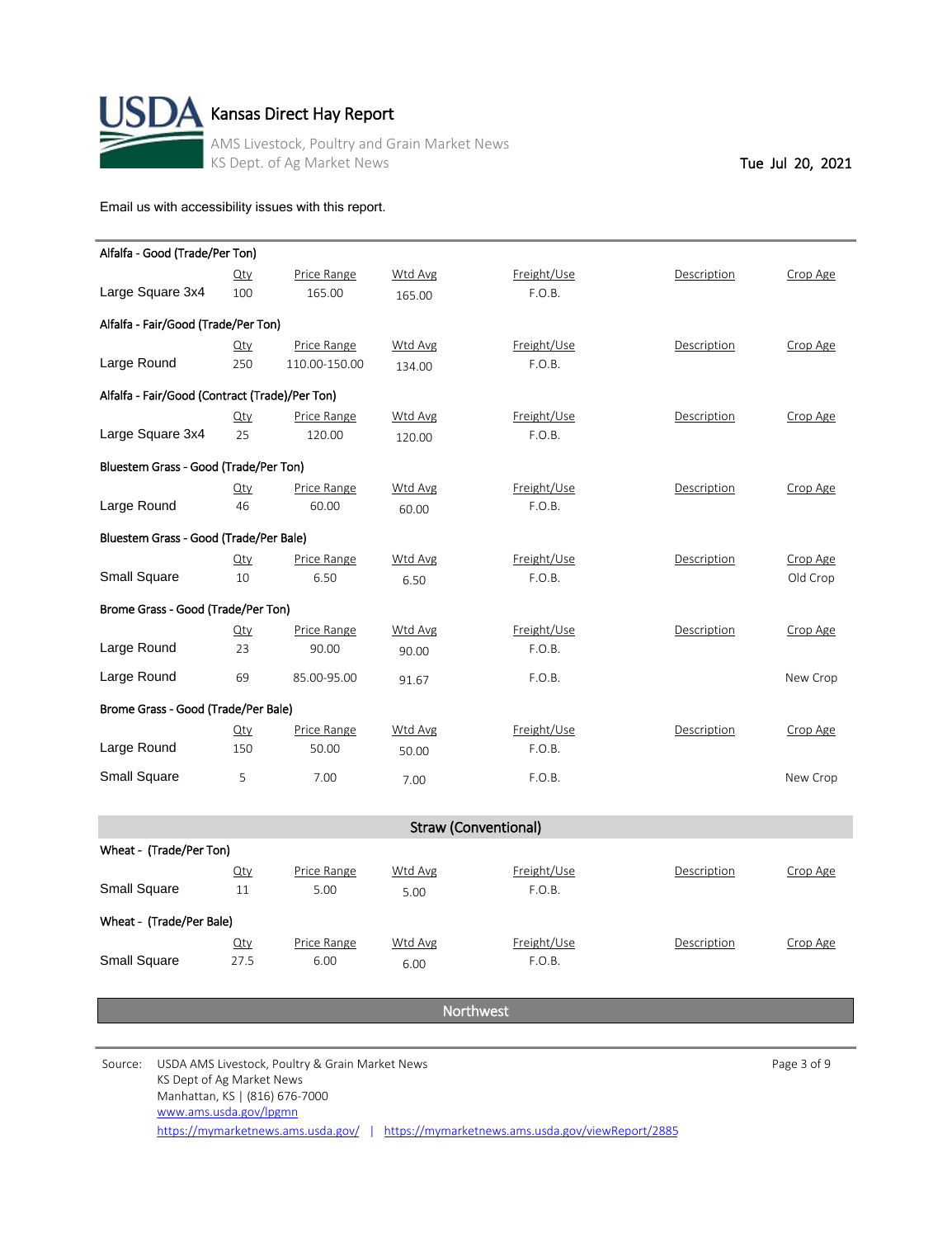

|                                   |        |             |                | Hay (Conventional)          |             |          |
|-----------------------------------|--------|-------------|----------------|-----------------------------|-------------|----------|
| Alfalfa - Good (Trade/Per Ton)    |        |             |                |                             |             |          |
|                                   | $Q$ ty | Price Range | <b>Wtd Avg</b> | Freight/Use                 | Description | Crop Age |
| Large Square 3x4                  | 50     | 180.00      | 180.00         | F.O.B.                      |             |          |
| Alfalfa - Fair/Good (Ask/Per Ton) |        |             |                |                             |             |          |
|                                   | $Q$ ty | Price Range | <b>Wtd Avg</b> | Freight/Use                 | Description | Crop Age |
| Large Round                       |        | 139.00      |                | F.O.B.                      |             |          |
|                                   |        |             |                |                             |             |          |
|                                   |        |             |                | <b>Straw (Conventional)</b> |             |          |
| Wheat - (Trade/Per Ton)           |        |             |                |                             |             |          |
|                                   | $Q$ ty | Price Range | <b>Wtd Avg</b> | Freight/Use                 | Description | Crop Age |
| Large Square                      | 100    | 85.00       | 85.00          | F.O.B.                      |             |          |

|                                         |                    |               |                | South Central |             |          |  |  |  |
|-----------------------------------------|--------------------|---------------|----------------|---------------|-------------|----------|--|--|--|
|                                         | Hay (Conventional) |               |                |               |             |          |  |  |  |
| Alfalfa - Supreme (Trade/Per Ton)       |                    |               |                |               |             |          |  |  |  |
|                                         | $Q$ ty             | Price Range   | Wtd Avg        | Freight/Use   | Description | Crop Age |  |  |  |
| Pellets 17%<br>Dehydrated               | $\overline{2}$     | 310.00-315.00 | 312.50         | F.O.B.        |             |          |  |  |  |
| <b>Small Square</b>                     | 6                  | 220.00        | 220.00         | F.O.B.        |             |          |  |  |  |
| Alfalfa - Premium (Trade/Per Ton)       |                    |               |                |               |             |          |  |  |  |
|                                         | Qty                | Price Range   | Wtd Avg        | Freight/Use   | Description | Crop Age |  |  |  |
| Pellets 17%<br>Suncured                 | 50                 | 250.00        | 250.00         | F.O.B.        |             |          |  |  |  |
| Alfalfa - Premium (Trade/Per Point/Ton) |                    |               |                |               |             |          |  |  |  |
|                                         | $Q$ ty             | Price Range   | Wtd Avg        | Freight/Use   | Description | Crop Age |  |  |  |
| Large Square 3x4                        | 150                | 177.00        | 177.00         | F.O.B.        |             |          |  |  |  |
| Alfalfa - Good (Trade/Per Ton)          |                    |               |                |               |             |          |  |  |  |
|                                         | $Q$ ty             | Price Range   | Wtd Avg        | Freight/Use   | Description | Crop Age |  |  |  |
| Large Round                             | 125                | 190.00        | 190.00         | F.O.B.        |             |          |  |  |  |
| <b>Medium Square</b><br>3x3             | 25                 | 165.00        | 165.00         | F.O.B.        |             |          |  |  |  |
| Pellets 15%<br>Suncured                 | 399                | 220.00-230.00 | 222.73         | F.O.B.        |             |          |  |  |  |
| Alfalfa - Fair/Good (Trade/Per Ton)     |                    |               |                |               |             |          |  |  |  |
|                                         | $Q$ ty             | Price Range   | <b>Wtd Avg</b> | Freight/Use   | Description | Crop Age |  |  |  |
| Ground                                  | 772                | 160.00-200.00 | 188.08         | Delivered     |             |          |  |  |  |

Source: USDA AMS Livestock, Poultry & Grain Market News **Page 4 of 9** Page 4 of 9 KS Dept of Ag Market News Manhattan, KS | (816) 676-7000 <https://mymarketnews.ams.usda.gov/> | <https://mymarketnews.ams.usda.gov/viewReport/2885> [www.ams.usda.gov/lpgmn](http://www.ams.usda.gov/lpgmn)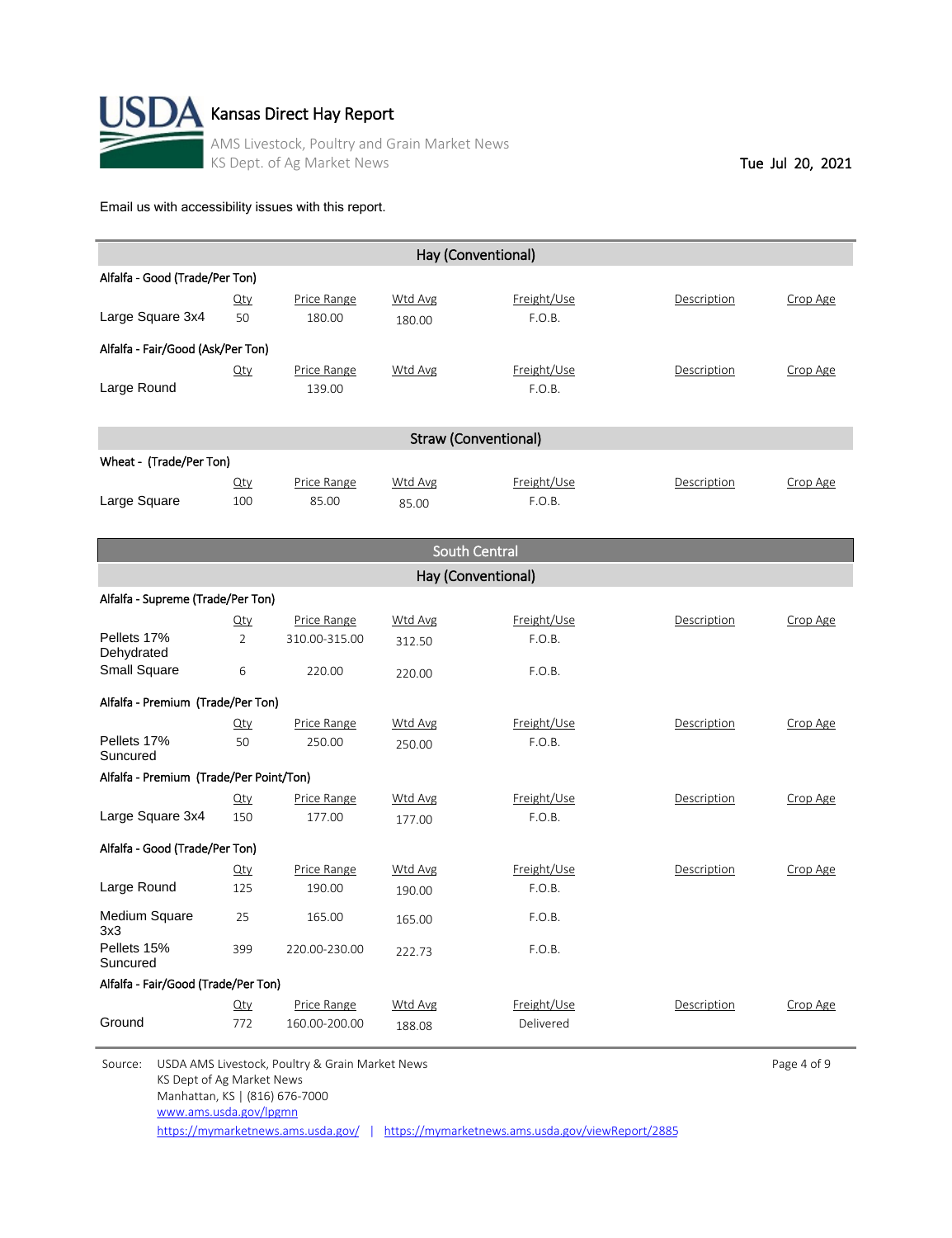

# $\blacktriangle$  Kansas Direct Hay Report

AMS Livestock, Poultry and Grain Market News KS Dept. of Ag Market News Tue Jul 20, 2021

[Email us with accessibility issues with this report.](mailto:mars@ams.usda.gov?subjectNot%20able%20to%20access%20video%20auction%20report)

| Large Round                                       | 442.25 | 130.00-170.00 | 149.07  | F.O.B.               |             |          |
|---------------------------------------------------|--------|---------------|---------|----------------------|-------------|----------|
| Large Round                                       | 921.75 | 165.00-190.00 | 169.68  | Delivered            |             |          |
| Large Square 4x4                                  | 250    | 130.00        | 130.00  | F.O.B.-Feedlot/dairy |             |          |
| Large Round                                       | 125    | 165.00        | 165.00  | F.O.B.               |             | Old Crop |
| Large Round                                       | 250    | 150.00-155.00 | 152.50  | F.O.B.               |             | New Crop |
| Alfalfa/Bluegrass Mix - Fair/Good (Trade/Per Ton) |        |               |         |                      |             |          |
|                                                   | $Q$ ty | Price Range   | Wtd Avg | Freight/Use          | Description | Crop Age |
|                                                   |        |               |         |                      |             |          |
| Ground                                            | 805    | 185.00        | 185.00  | Delivered            |             |          |
| Alfalfa/Grass Mix - Fair/Good (Trade/Per Ton)     |        |               |         |                      |             |          |
|                                                   | $Q$ ty | Price Range   | Wtd Avg | Freight/Use          | Description | Crop Age |
| Ground                                            | 46     | 195.00        | 195.00  | Delivered            |             |          |
|                                                   |        |               |         |                      |             |          |
| Brome Grass - Good (Trade/Per Ton)                |        |               |         |                      |             |          |
|                                                   | $Q$ ty | Price Range   | Wtd Avg | Freight/Use          | Description | Crop Age |
| Large Round                                       | 12.5   | 70.00         | 70.00   | F.O.B.               |             | New Crop |
| Oat - Good (Trade/Per Ton)                        |        |               |         |                      |             |          |
|                                                   |        |               |         |                      |             |          |
|                                                   | $Q$ ty | Price Range   | Wtd Avg | Freight/Use          | Description | Crop Age |
| Large Square 3x4                                  | 125    | 120.00        | 120.00  | F.O.B.               |             |          |
| Rye Grass - Good (Trade/Per Ton)                  |        |               |         |                      |             |          |
|                                                   | $Q$ ty | Price Range   | Wtd Avg | Freight/Use          | Description | Crop Age |
| Large Square 3x4                                  | 125    | 120.00        | 120.00  | F.O.B.               |             |          |
| Sudan - Good (Trade/Per Ton)                      |        |               |         |                      |             |          |
|                                                   |        |               |         |                      |             |          |
|                                                   | $Q$ ty | Price Range   | Wtd Avg | Freight/Use          | Description | Crop Age |
| Large Round                                       | 25     | 175.00        | 175.00  | Delivered            |             |          |
| Sudan - Good (Ask/Per Ton)                        |        |               |         |                      |             |          |
|                                                   | $Q$ ty | Price Range   | Wtd Avg | Freight/Use          | Description | Crop Age |
| Large Round                                       |        | 175.00        |         | Delivered            |             |          |
|                                                   |        |               |         |                      |             |          |
| Triticale - Good (Trade/Per Ton)                  |        |               |         |                      |             |          |
|                                                   | Qty    | Price Range   | Wtd Avg | Freight/Use          | Description | Crop Age |
| Large Square 3x4                                  | 125    | 120.00        | 120.00  | F.O.B.               |             |          |
|                                                   |        |               |         |                      |             |          |

Source: USDA AMS Livestock, Poultry & Grain Market News **Page 5 of 9** Page 5 of 9 KS Dept of Ag Market News Manhattan, KS | (816) 676-7000 <https://mymarketnews.ams.usda.gov/> | <https://mymarketnews.ams.usda.gov/viewReport/2885> [www.ams.usda.gov/lpgmn](http://www.ams.usda.gov/lpgmn)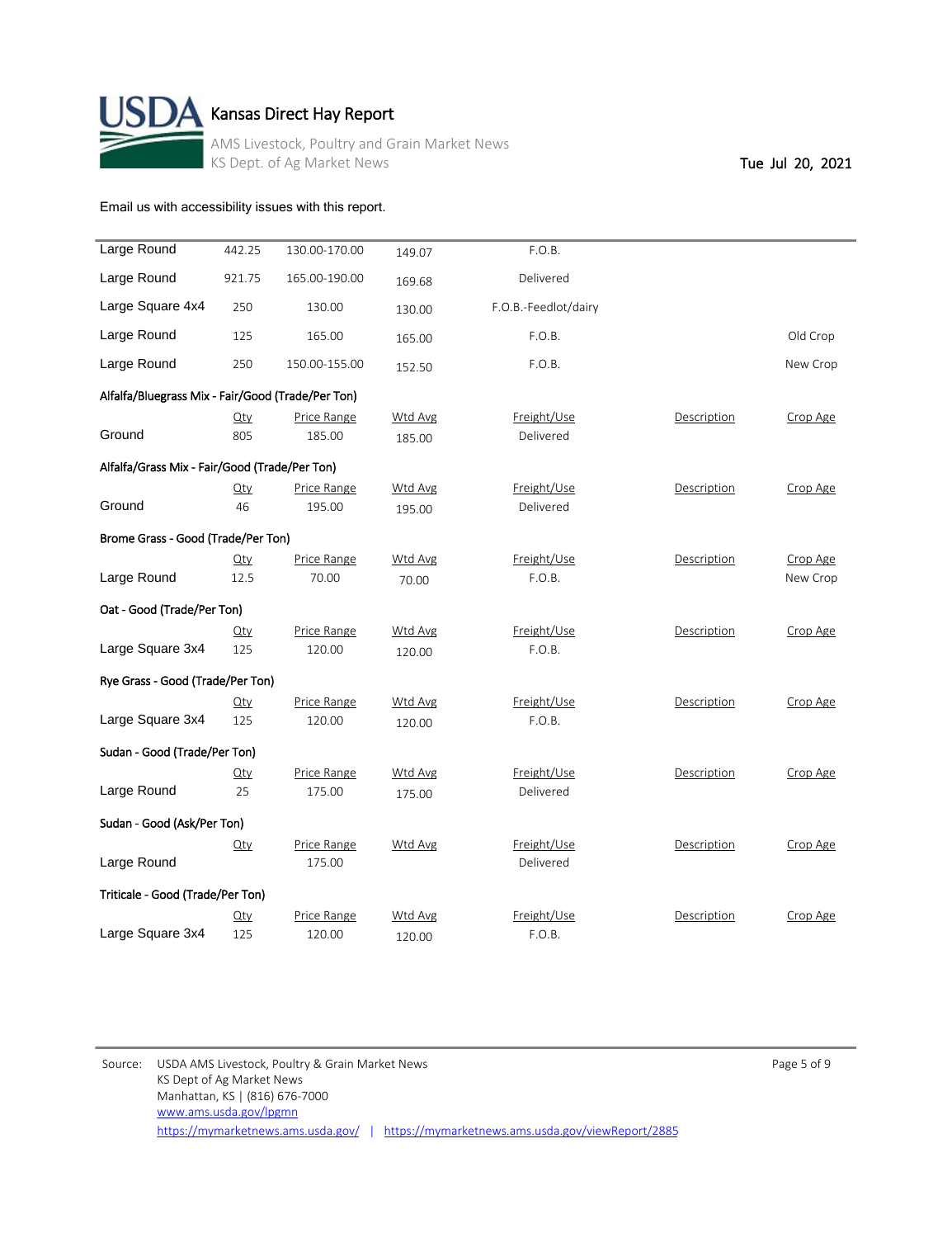

|                                                     |               |                              |                          | <b>Straw (Conventional)</b> |             |          |
|-----------------------------------------------------|---------------|------------------------------|--------------------------|-----------------------------|-------------|----------|
| Wheat - (Trade/Per Ton)                             |               |                              |                          |                             |             |          |
| Large Square                                        | $Q$ ty<br>125 | Price Range<br>120.00        | Wtd Avg<br>120.00        | Freight/Use<br>Delivered    | Description | Crop Age |
| Large Square                                        | 20            | 40.00                        | 40.00                    | F.O.B.                      |             | Old Crop |
|                                                     |               |                              |                          |                             |             |          |
|                                                     |               |                              |                          | Southeast                   |             |          |
|                                                     |               |                              |                          | Hay (Conventional)          |             |          |
| Alfalfa - Supreme (Trade/Per Ton)                   |               |                              |                          |                             |             |          |
| Large Square 3x4                                    | $Q$ ty<br>100 | Price Range<br>200.00-250.00 | <b>Wtd Avg</b><br>212.50 | Freight/Use<br>F.O.B.       | Description | Crop Age |
| <b>Medium Square</b><br>3x3                         | 50            | 250.00                       | 250.00                   | F.O.B.                      |             | New Crop |
| Alfalfa - Supreme (Trade/Per Point/Ton)             |               |                              |                          |                             |             |          |
|                                                     | Qty           | Price Range                  | Wtd Avg                  | Freight/Use                 | Description | Crop Age |
| Large Square 4x4                                    | 125           | 189.00-280.00                | 219.60                   | F.O.B.-Feedlot/dairy        |             |          |
| Alfalfa - Premium/Supreme (Trade/Per Ton)           |               |                              |                          |                             |             |          |
|                                                     | Qty           | Price Range                  | <b>Wtd Avg</b>           | Freight/Use                 | Description | Crop Age |
| Large Square 3x4                                    | 50            | 200.00                       | 200.00                   | F.O.B.                      |             |          |
| Alfalfa - Good (Trade/Per Ton)                      |               |                              |                          |                             |             |          |
|                                                     | $Q$ ty        | Price Range                  | Wtd Avg                  | Freight/Use                 | Description | Crop Age |
| Large Square 4x4                                    | 25            | 160.00                       | 160.00                   | F.O.B.                      |             |          |
| Alfalfa - Fair/Good (Trade/Per Ton)                 |               |                              |                          |                             |             |          |
|                                                     | Qty           | Price Range                  | Wtd Avg                  | Freight/Use                 | Description | Crop Age |
| Large Square 3x4                                    | 325           | 140.00-150.00                | 140.77                   | F.O.B.                      |             |          |
| Bluestem Grass - Premium (Trade/Per Ton)            |               |                              |                          |                             |             |          |
|                                                     | $Q$ ty        | Price Range                  | Wtd Avg                  | Freight/Use                 | Description | Crop Age |
| <b>Small Square</b>                                 | 134           | 115.00-140.00                | 125.26                   | F.O.B.                      |             |          |
| <b>Small Square</b>                                 | 25            | 110.00                       | 110.00                   | F.O.B.                      |             | Old Crop |
| Bluestem Grass - Premium (Contract (Trade)/Per Ton) |               |                              |                          |                             |             |          |
|                                                     | $Q$ ty        | Price Range                  | Wtd Avg                  | Freight/Use                 | Description | Crop Age |
| <b>Small Square</b>                                 | 1750          | 150.00-160.00                | 155.00                   | F.O.B.                      |             | New Crop |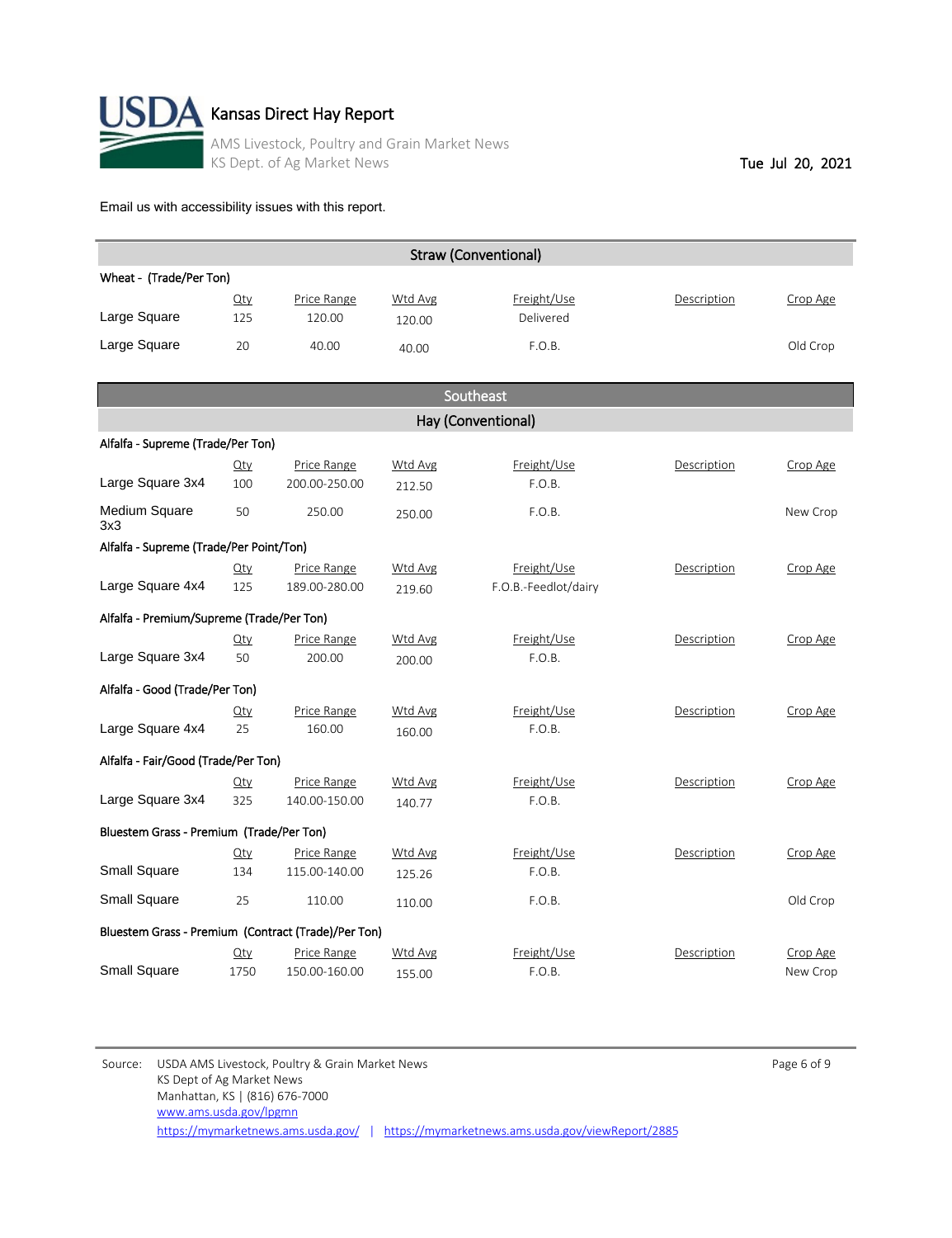

# $\mathbf A$  Kansas Direct Hay Report

AMS Livestock, Poultry and Grain Market News KS Dept. of Ag Market News Tue Jul 20, 2021

[Email us with accessibility issues with this report.](mailto:mars@ams.usda.gov?subjectNot%20able%20to%20access%20video%20auction%20report)

| Bluestem Grass - Good (Trade/Per Ton)         |             |               |                |             |                               |          |
|-----------------------------------------------|-------------|---------------|----------------|-------------|-------------------------------|----------|
|                                               | $Q$ ty      | Price Range   | Wtd Avg        | Freight/Use | Description                   | Crop Age |
| Large Round                                   | 46          | 75.00-85.00   | 78.67          | F.O.B.      |                               |          |
| Large Round                                   | 126.5       | 70.00-90.00   | 88.25          | Delivered   |                               |          |
| Large Square 3x4                              | 604.5       | 90.00-135.00  | 109.71         | F.O.B.      |                               |          |
| Large Square 4x4                              | 182.5       | 85.00-130.00  | 115.50         | F.O.B.      |                               |          |
| Medium Square<br>3x3                          | 20          | 110.00        | 110.00         | F.O.B.      | Picked Up Out of the<br>field |          |
| Large Square 3x4                              | 23          | 100.00        | 100.00         | F.O.B.      |                               | Old Crop |
| Bluestem Grass - Fair (Trade/Per Ton)         |             |               |                |             |                               |          |
|                                               | $Q$ ty      | Price Range   | Wtd Avg        | Freight/Use | Description                   | Crop Age |
| Large Round                                   | 11.5        | 55.00         | 55.00          | Delivered   |                               | Old Crop |
| Bluestem Grass - Utility/Fair (Trade/Per Ton) |             |               |                |             |                               |          |
|                                               | $Q$ ty      | Price Range   | Wtd Avg        | Freight/Use | Description                   | Crop Age |
| Large Round                                   | 11.5        | 45.00         | 45.00          | Delivered   |                               | Old Crop |
| Bluestem Grass - Utility (Trade/Per Ton)      |             |               |                |             |                               |          |
|                                               | $\Omega$ ty | Price Range   | Wtd Avg        | Freight/Use | Description                   | Crop Age |
| Large Round                                   | 23          | 55.00         | 55.00          | F.O.B.      | Certified Weed Free           |          |
| Brome Grass - Premium (Trade/Per Ton)         |             |               |                |             |                               |          |
|                                               | $Q$ ty      | Price Range   | <b>Wtd Avg</b> | Freight/Use | Description                   | Crop Age |
| <b>Small Square</b>                           | 12.5        | 135.00        | 135.00         | F.O.B.      |                               | Old Crop |
| Brome Grass - Good (Trade/Per Ton)            |             |               |                |             |                               |          |
|                                               | $Q$ ty      | Price Range   | Wtd Avg        | Freight/Use | Description                   | Crop Age |
| Large Round                                   | 25          | 75.00         | 75.00          | F.O.B.      |                               |          |
| Large Square 3x4                              | 483         | 110.00-150.00 | 111.26         | F.O.B.      |                               |          |
| Large Round                                   | 23          | 85.00         | 85.00          | F.O.B.      |                               | Old Crop |
| Large Square 3x4                              | 12.5        | 115.00        | 115.00         | F.O.B.      |                               | Old Crop |
| Oat - Good (Ask/Per Ton)                      |             |               |                |             |                               |          |
|                                               | $Q$ ty      | Price Range   | Wtd Avg        | Freight/Use | Description                   | Crop Age |
| Medium Square<br>3x3                          |             | 165.00        |                | F.O.B.      |                               |          |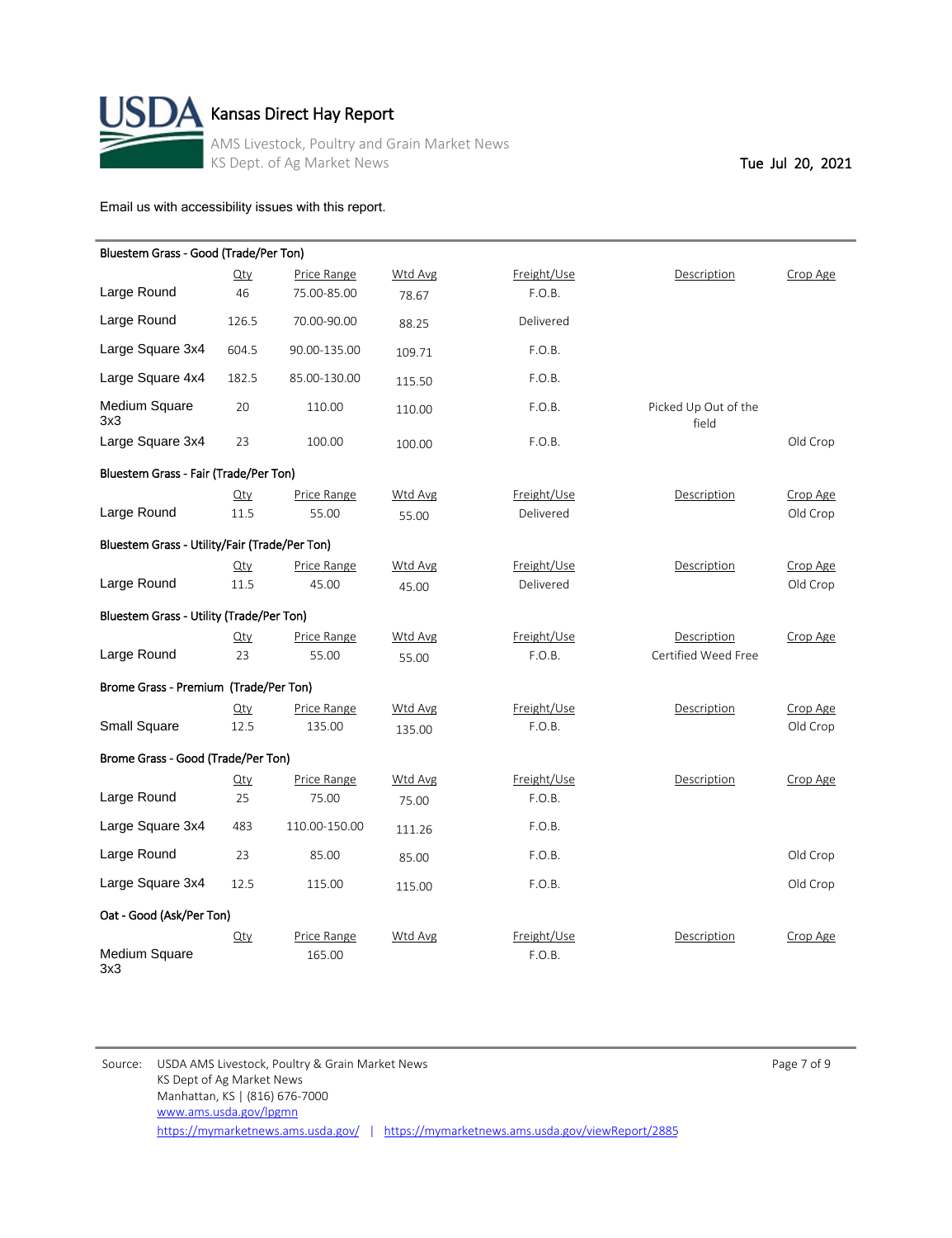

| <b>Straw (Conventional)</b>               |                |                              |                   |                                     |             |                      |  |  |  |  |  |  |
|-------------------------------------------|----------------|------------------------------|-------------------|-------------------------------------|-------------|----------------------|--|--|--|--|--|--|
| Wheat - (Trade/Per Ton)                   |                |                              |                   |                                     |             |                      |  |  |  |  |  |  |
| Large Square                              | $Q$ ty<br>200  | Price Range<br>60.00         | Wtd Avg<br>60.00  | Freight/Use<br>F.O.B.               | Description | Crop Age             |  |  |  |  |  |  |
| Southwest                                 |                |                              |                   |                                     |             |                      |  |  |  |  |  |  |
| Hay (Conventional)                        |                |                              |                   |                                     |             |                      |  |  |  |  |  |  |
| Alfalfa - Supreme (Trade/Per Point/Ton)   |                |                              |                   |                                     |             |                      |  |  |  |  |  |  |
| Large Square 3x4                          | $Q$ ty<br>250  | Price Range<br>250.00        | Wtd Avg<br>250.00 | Freight/Use<br>F.O.B.-Feedlot/dairy | Description | Crop Age             |  |  |  |  |  |  |
| Large Square 4x4                          | 334            | 210.00                       | 210.00            | Delivered-Feedlot/dairy             |             |                      |  |  |  |  |  |  |
| Large Square 4x4                          | 334            | 210.00                       | 210.00            | F.O.B.                              |             |                      |  |  |  |  |  |  |
| Alfalfa - Premium (Trade/Per Ton)         |                |                              |                   |                                     |             |                      |  |  |  |  |  |  |
| Pellets 17%<br>Suncured                   | $Q$ ty<br>325  | Price Range<br>230.00        | Wtd Avg<br>230.00 | Freight/Use<br>F.O.B.               | Description | Crop Age             |  |  |  |  |  |  |
| Alfalfa - Good (Trade/Per Ton)            |                |                              |                   |                                     |             |                      |  |  |  |  |  |  |
| Large Square 4x4                          | $Q$ ty<br>250  | Price Range<br>200.00        | Wtd Avg<br>200.00 | Freight/Use<br>Delivered            | Description | Crop Age             |  |  |  |  |  |  |
| Pellets 15%<br>Suncured                   | 325            | 225.00                       | 225.00            | F.O.B.                              |             |                      |  |  |  |  |  |  |
| Large Square 3x4                          | 500            | 185.00                       | 185.00            | F.O.B.                              |             | New Crop             |  |  |  |  |  |  |
| Alfalfa - Good (Contract (Trade)/Per Ton) |                |                              |                   |                                     |             |                      |  |  |  |  |  |  |
| Large Square 3x4                          | $Q$ ty<br>500  | Price Range<br>155.00        | Wtd Avg<br>155.00 | Freight/Use<br>F.O.B.               | Description | Crop Age<br>Old Crop |  |  |  |  |  |  |
| Alfalfa - Fair/Good (Trade/Per Ton)       |                |                              |                   |                                     |             |                      |  |  |  |  |  |  |
| Ground                                    | $Q$ ty<br>1906 | Price Range<br>200.00-240.00 | Wtd Avg<br>206.33 | Freight/Use<br>Delivered            | Description | Crop Age             |  |  |  |  |  |  |
| Large Round                               | 75             | 190.00                       | 190.00            | Delivered                           |             |                      |  |  |  |  |  |  |
| Large Round                               | 2724           | 175.00-185.00                | 175.04            | F.O.B.                              |             |                      |  |  |  |  |  |  |
| Large Square 4x4                          | 200            | 200.00                       | 200.00            | F.O.B.                              |             |                      |  |  |  |  |  |  |
| Ground                                    | 1105           | 198.00-220.00                | 203.97            | Delivered                           |             | New Crop             |  |  |  |  |  |  |
| Large Round                               | 85             | 185.00                       | 185.00            | Delivered                           |             | New Crop             |  |  |  |  |  |  |

Source: USDA AMS Livestock, Poultry & Grain Market News **Page 8 of 9** Page 8 of 9 KS Dept of Ag Market News Manhattan, KS | (816) 676-7000 <https://mymarketnews.ams.usda.gov/> | <https://mymarketnews.ams.usda.gov/viewReport/2885> [www.ams.usda.gov/lpgmn](http://www.ams.usda.gov/lpgmn)